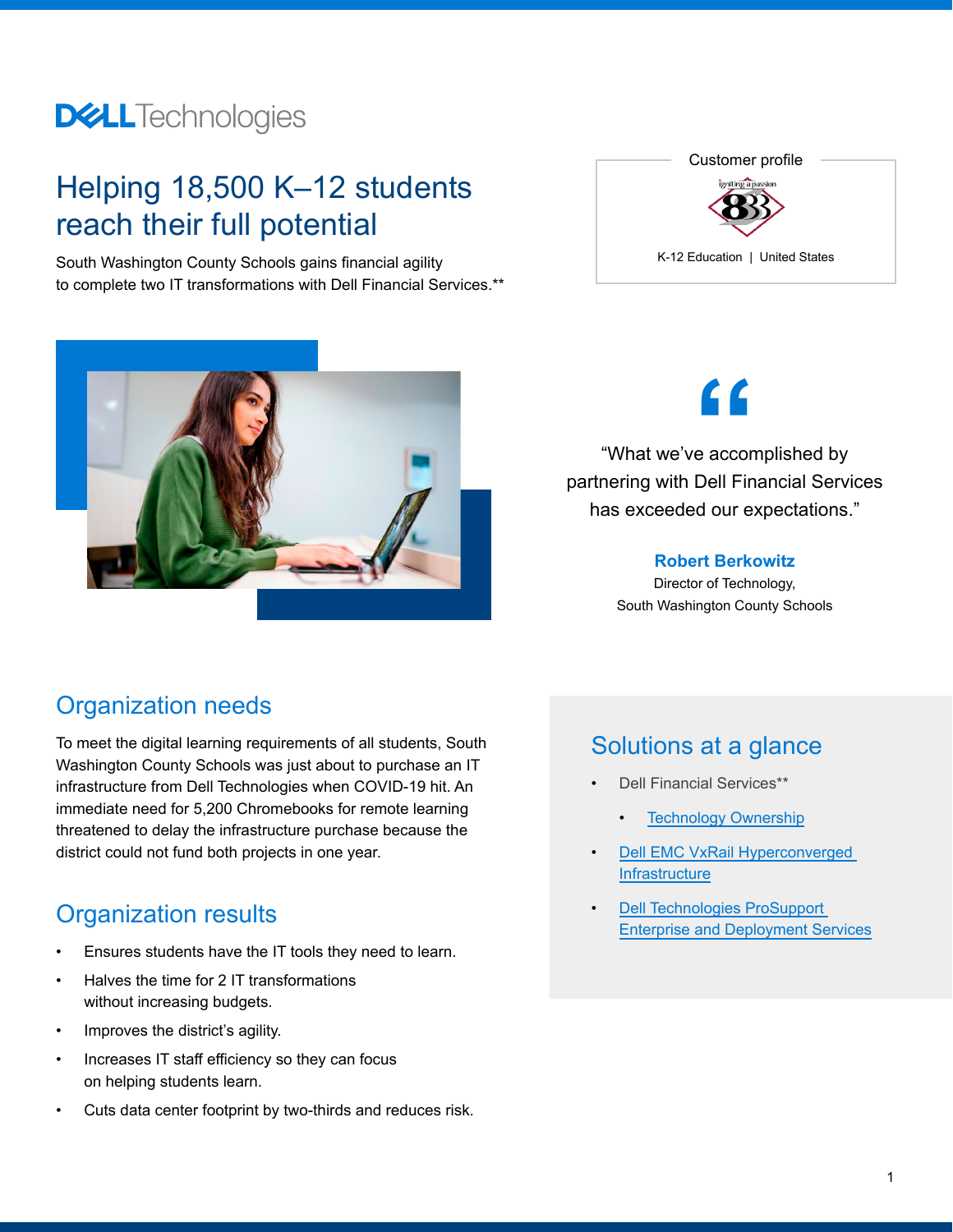# **"**

"I was excited to hear … the really low rate we could get from Dell Financial Services and how we could split our payments over two fiscal years."

#### **Robert Berkowitz**

Director of Technology, South Washington County Schools

South Washington County Schools is a rapidly growing K–12 district near Saint Paul, Minnesota. Every year, district teachers have less than 10 months to help 18,500 students meet — and ideally exceed — their learning goals. To gain insights that can help boost individuals' outcomes, teachers depend on the district's IT. Robert Berkowitz, director of technology at South Washington County Schools, says, "Our teachers need to see where every student is struggling and then personalize learning so that they can be successful. Teachers also want to know what's next for kids who are meeting the standards."

To ensure continuous access to core IT tools, the district had budgeted to replace its end-of-life HPE infrastructure. And after spending months reviewing and testing options, South Washington County Schools chose a solution it designed with Dell Technologies, based on a four-node Dell EMC VxRail hyperconverged infrastructure (HCI). "There are just two people who support more than 19,000 devices and 2,000 access points," Berkowitz says. "We can manage everything in a single platform, and we get one point of contact for support with VxRail."

## Meeting all goals with flexible financing

When South Washington County Schools explained its predicament to its Dell Technologies team, Dell Technologies offered a new solution. "They asked if we were interested in financing our infrastructure in a different way," Berkowitz explains. "Of course I was excited to hear that. And I was even more excited when I heard the really low rate we could get from Dell Financial Services and how we could split our payments over two fiscal years." By choosing a leased technology-ownership payment strategy, South Washington County Schools could afford to meet its IT goals for the year.

## Sudden need threatens IT transformation

Just as the district was about to purchase the HCI, COVID-19 erupted. "My manager of systems and I became nervous about our ability to complete our datacenter projects as we watched COVID-19 moving across the globe. We both knew we had to immediately order 5,200 Chromebooks so all students could learn remotely — and to get ahead of the device shortage that was coming. We had spent so much time designing our HCI, but we could not buy the VxRails and the Chromebooks."

**Decreases initial capital costs** by spreading IT payments over 2 years.

**DELL**Technologies